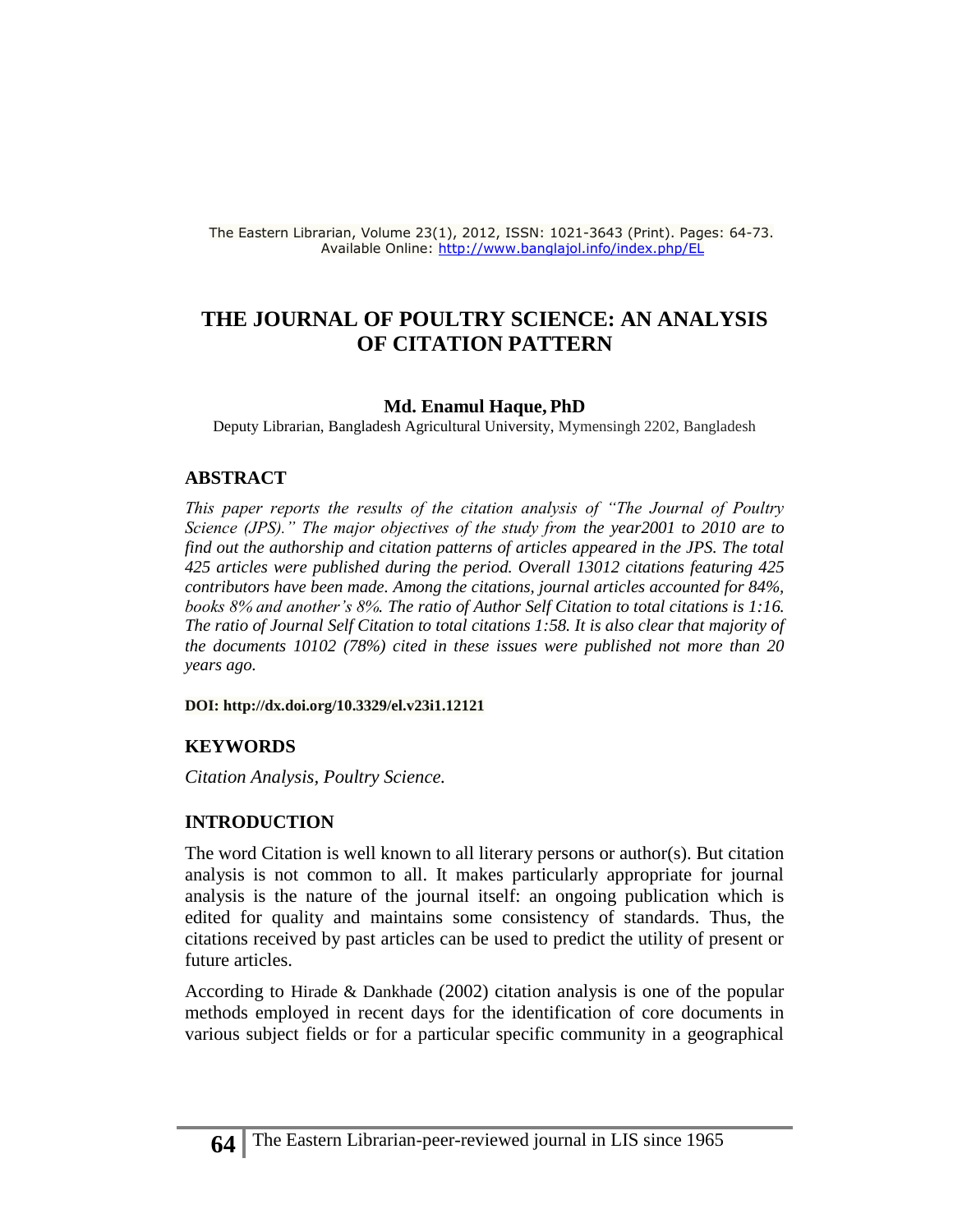proximity. In fact, citation study is one of the effective and indirect methods to understand the information requirements of users.

The significant of the scholarly communication media is now considered as the journals that play a primary role in the dissemination of information to the research scholars and the scientists in different fields who are doing research in day and night for inventing something new for the development of the society as well as the welfare of the human beings. Traditionally the quality of the journals is evaluated by the subject experts of that particular journal or by any scholarly academician. However based on the normative perspective of citation which views citing as a merit-granting process it is plausible to assume that the information value of a given publication is reflected by the frequency of citation obtained from other publications. (Weiping Yue, Concepctons and Wilson, 2004). On the other hand, "citation analysis is one of the popular methods employed in recent days for the identification of core documents in various subject fields or for a particular specific community in a geographical proximity. In fact, citation study is one of the effective and indirect methods to understand the information requirements of users." (Hirade and Dankhade, 2002). Again, Citation analysis measures how often items are cited in references, bibliographies, or indexing tools and compares their frequency of occurrence to collection holdings. (Locket, 1989).

There are different citation analyst have given different definition and how to evaluate the journal articles in different form of documents. "The journal citation indicators from the Institute of Scientific Information (ISI) have become popular measures in assessing journal performance, in particular the journal impact factor and the number of total citations. (Baskaram, Batcha , and Nagarjan, 2007).

Interrelationship among journal citation impact and four external factors that is journal characteristic, journal accessibility, journal visibility and journal internationality have been successfully explored, and the conceptual model of journal evaluation has been examined.

Therefore citation counts can be used as indicators or measurements of the level of quality, importance, influence or performance of individual publications or aggregations of publications, such as journals. (Wilson, 1999)

The goal of this study is to use citation analysis whether the BAU library is meeting the needs of information to the researchers of the Poultry Science department.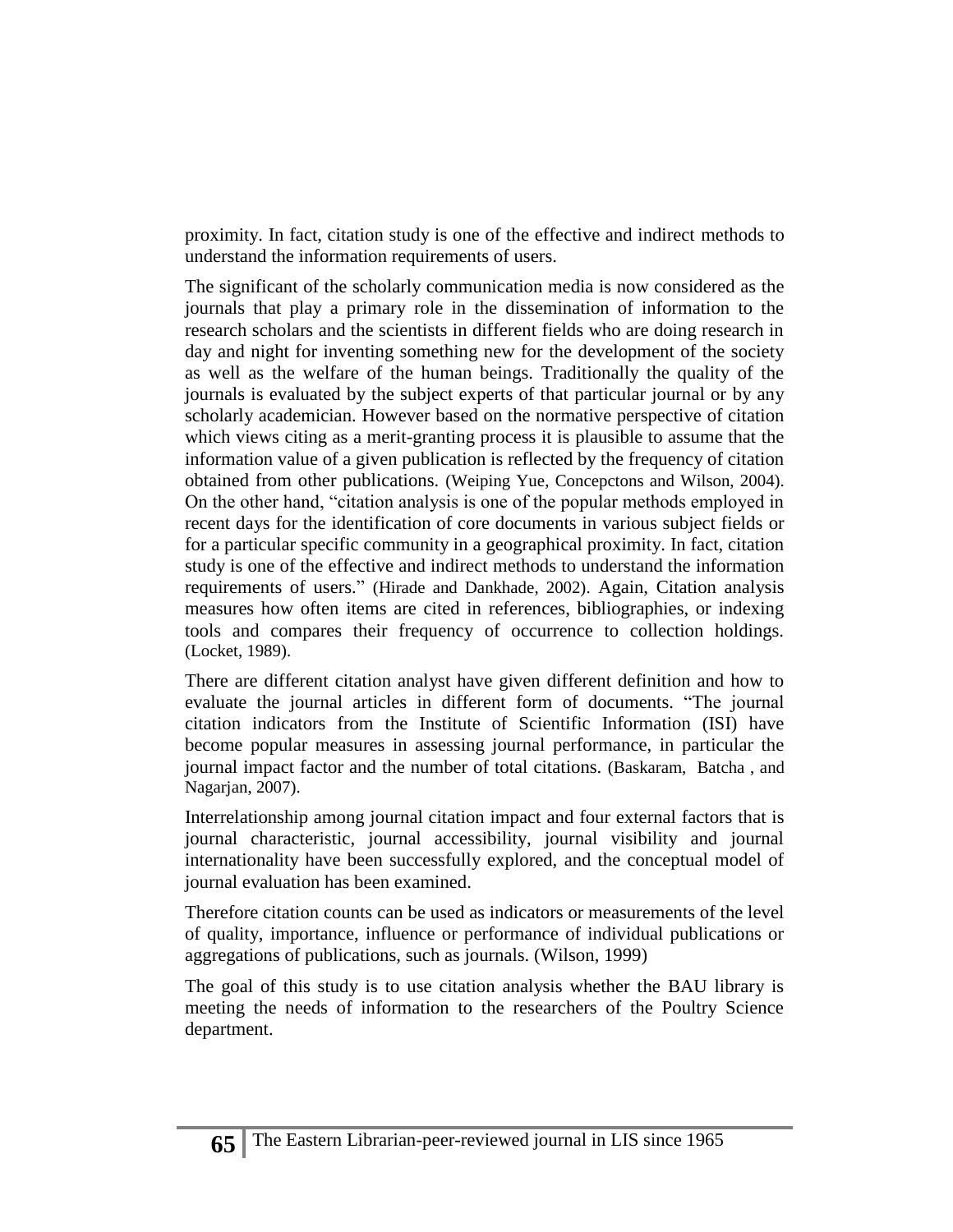## **LITERATURE REVIEW**

Jan (2009), in his study found that 593 articles published in the journal of Library Trends from 1994 to 2007. Out of 13783 citations, articles accounted 44.04%, books 44.51% and another's were proceedings, reviews and reports. Female contribution (52.34%) accounts more than male contributions (47.66%). Every issue published approx. 11 articles and each article has an average of 23.2 references and 3.1 e-citations.

Shokeen and Kaushik (2004) in their study found that among the citations, 24.54% were single author, 35.6% double, 21.24 Triple, 11.49% were four and rest five or more author. Out of 187 contributors, 4.28% college, 47.59% university and rest 48.13% were research institutes. Among the citations (1149), 81.11 % articles and 13.84 % were books. The ratio of author self citation to total citations were 1: 16.65  $\&$  also journal self citation 1: 31.91. Most of the cited documents were published not more than twenty years ago.

# **SOURCE JOURNALS**

*The Journal of Poultry Science* (JPS) is an international journal published by the Japan Poultry Science Association from the year 1991 and onwards. The JPS covers all aspect of modern poultry science. The journal publishes original articles (full–length articles and research notes) and review articles written only in English language from 2001. At the beginning (1991) this journal as appeared as *Japanese Journal of Poultry Science* in Japanese language. From 2001 this journal was renamed *The Journal of Poultry Science.* Subjects include : Breeding & Genetics, Nutrition & Feeds, Physiology, Reproduction, Immunology, Environmental Science, Management & Housing welfare, Processing & Products, and Health in poultry. Submission of original articles to the journal is opened to all poultry researchers. The review articles are invited papers written by international outstanding researchers. Articles will be published in English, American style.

# **SCOPE**

There are 13012 citations appended to 425 articles appeared in *The Journal of Poultry Science* from 2001 to 2010 have been analyzed. The journal is a quarterly published and covered vol. 38 to 47 for this study. The study mainly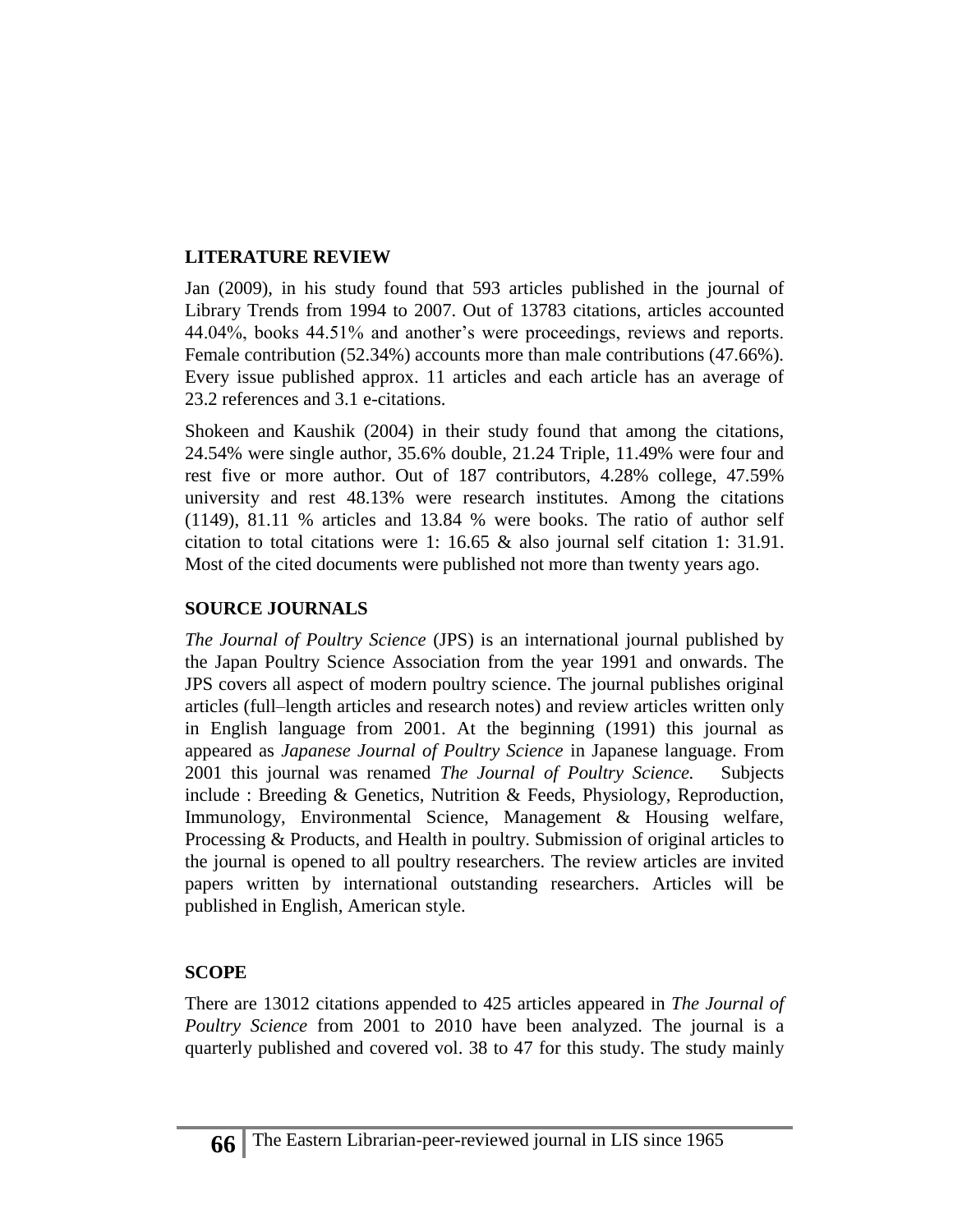covered research articles, references appended at the end of the articles, authorship pattern of citations, percentage of contributors and journal self citation to total citations , publication years of the cited articles, citation forms for analysing purposes.

## **OBJECTIVES OF THE STUDY**

The major objectives of the present study are :

- i) to find out the authorship pattern;
- ii) to find out the number of citations used;
- iii) to identify the contributors organizations;
- iv) to identify the forms of citations;
- v) to prepare the list of contributing countries;
- vi) to identify the ratio of Author Self Citation to the total number of citations;
- vii) to identify the ratio of Journal Self Citation to the total number of citations and
- viii) to identify the durability of literature.

# **METHODOLOGY**

All the articles of volumes 38 to  $47$  (2001 – 2010) of the journal were scanned, checked, examined and tabulated manually in terms of authorship pattern, authors collaboration, institutional affiliation, local versus foreign contributors, ratio of author & journal self citation s and durability of publications. Finally, the collected data was analysed for generating information. The analysis and discussion are shown in the following tables. Single diagram has been provided using MS Excel.

# **ANALYSIS AND DISCUSSION**

# **Authorship pattern**

In Table 1, it is seen that the details of the distribution of 425 articles published in the Journal of Poultry Science from January to December' 2001 to 2010 within 39 issues. The maximum number of articles  $1<sup>st</sup>$  and  $2<sup>nd</sup>$  100 (23.53%) and 97 (22.82%) were published triple and four authors. Single author publication are also poor 22 (15.18%) and the third highest 81 (19.06%) were published more than five authors. It is seem near about fifty percent articles were published were triple and four authors.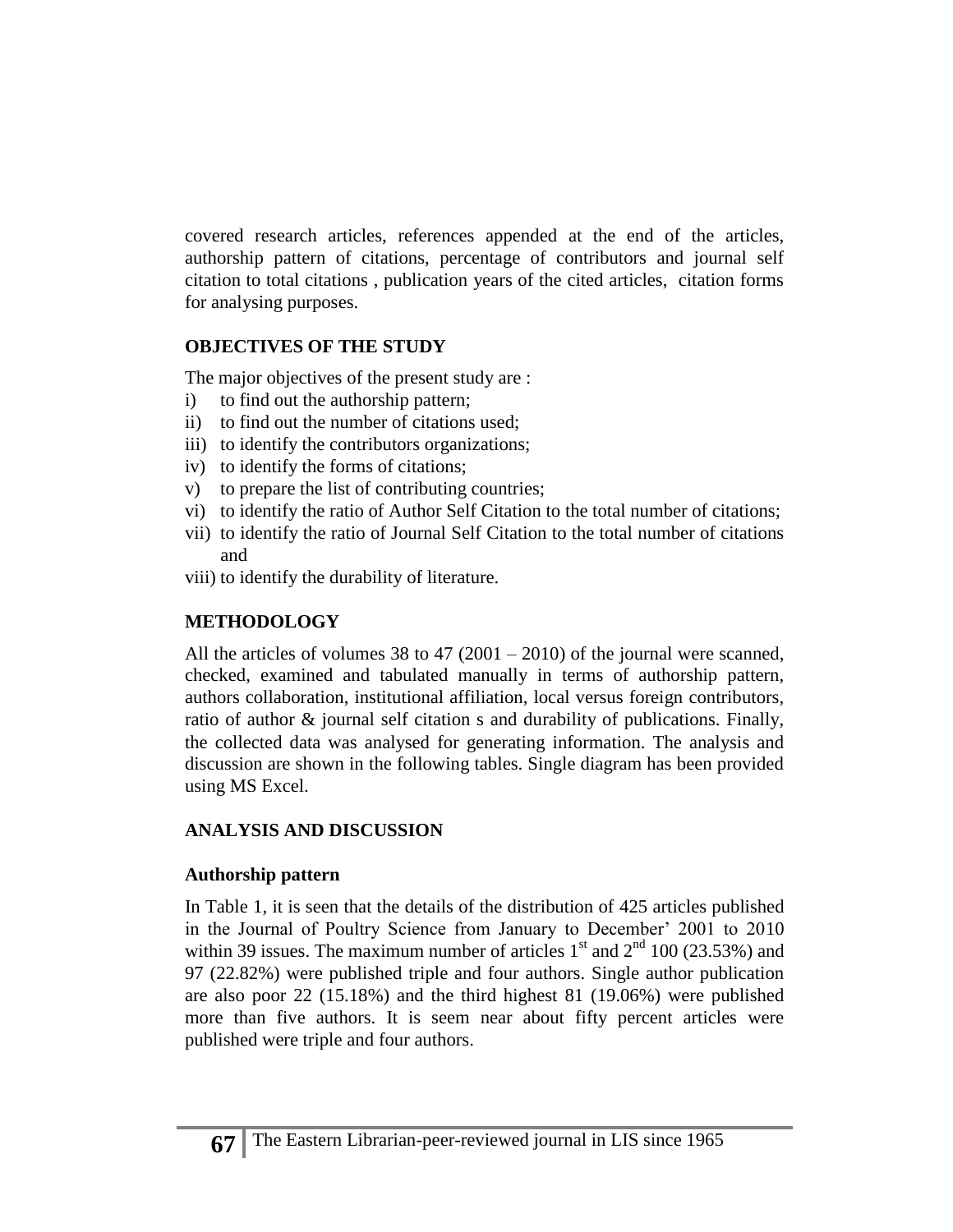|                   | <b>Number of Authors</b> |          |           |           |          |              |       |
|-------------------|--------------------------|----------|-----------|-----------|----------|--------------|-------|
| Years             | l author                 | 2authors | 3 authors | 4 authors | 5authors | $>5$ authors | Total |
| 2010              | 01                       | 04       | 10        | 11        | 11       | 14           | 51    |
| 2009              | 02                       | 05       | 07        | 12        | 03       | 13           | 42    |
| 2008              | 02                       | 03       | 11        | 10        | 06       | 13           | 45    |
| 2007              | 02                       | 08       | 18        | 13        | 10       | 07           | 58    |
| 2006              | 04                       | 04       | 13        | 17        | 06       | 09           | 53    |
| 2005              | 01                       | 11       | 10        | 08        | 06       | 05           | 41    |
| 2004              | 01                       | 06       | 10        | 09        | 05       | 02           | 33    |
| 2003              | 01                       | 07       | 09        | 05        | 05       | 05           | 32    |
| 2002              | 05                       | 07       | 05        | 08        | 04       | 06           | 35    |
| 2001              | 03                       | 09       | 07        | 04        | 05       | 07           | 35    |
| Total             | 22                       | 64       | 100       | 97        | 61       | 81           | 425   |
| Percentage $(\%)$ | 5.18                     | 15.06    | 23.53     | 22.82     | 14.35    | 19.06        | 100   |

Table 1: Authorship Pattern

### **Number of Citations Used by Different Types of Collaborators**

Table 2 shows the detail picture of the authorship pattern of citations. After analysing the above citations 13012 were published of 425 articles JPS, vol. no. 38 to 47. It is shows most of the citations 3203 (24.62%) and 2649 (20.36%) are triple and four authored. More than five and five authored citations amount 1942 (14.92%) and 1738 (13.36%) respectively. 2311(17.26%) citations are contributed by double authors and only 1169 (8.978%) citations are contributed by single author respectively. Keeping in view the results we can say that in the field of poultry science still combined research predominates.

|                   | <b>Number of Citations</b> |          |           |           |          |              |       |
|-------------------|----------------------------|----------|-----------|-----------|----------|--------------|-------|
| Year              | 1 author                   | 2authors | 3 authors | 4 authors | 5authors | $>5$ authors | Total |
| 2010              | 29                         | 204      | 416       | 381       | 340      | 359          | 1729  |
| 2009              | 238                        | 144      | 218       | 299       | 175      | 369          | 1443  |
| 2008              | 215                        | 127      | 296       | 230       | 133      | 364          | 1365  |
| 2007              | 35                         | 257      | 639       | 502       | 339      | 149          | 1921  |
| 2006              | 097                        | 111      | 549       | 556       | 201      | 178          | 1692  |
| 2005              | 093                        | 327      | 204       | 154       | 142      | 095          | 1015  |
| 2004              | 041                        | 339      | 194       | 211       | 100      | 046          | 931   |
| 2003              | 054                        | 461      | 168       | 081       | 096      | 099          | 959   |
| 2002              | 325                        | 140      | 071       | 174       | 120      | 154          | 984   |
| 2001              | 042                        | 201      | 448       | 061       | 092      | 129          | 973   |
| Total             | 1169                       | 2311     | 3203      | 2649      | 1738     | 1942         | 13012 |
| Percentage $(\%)$ | 8.98                       | 17.26    | 24.62     | 20.36     | 13.36    | 14.92        | 100   |

Table 2: Number of Citations Used by Different Types of Collaborators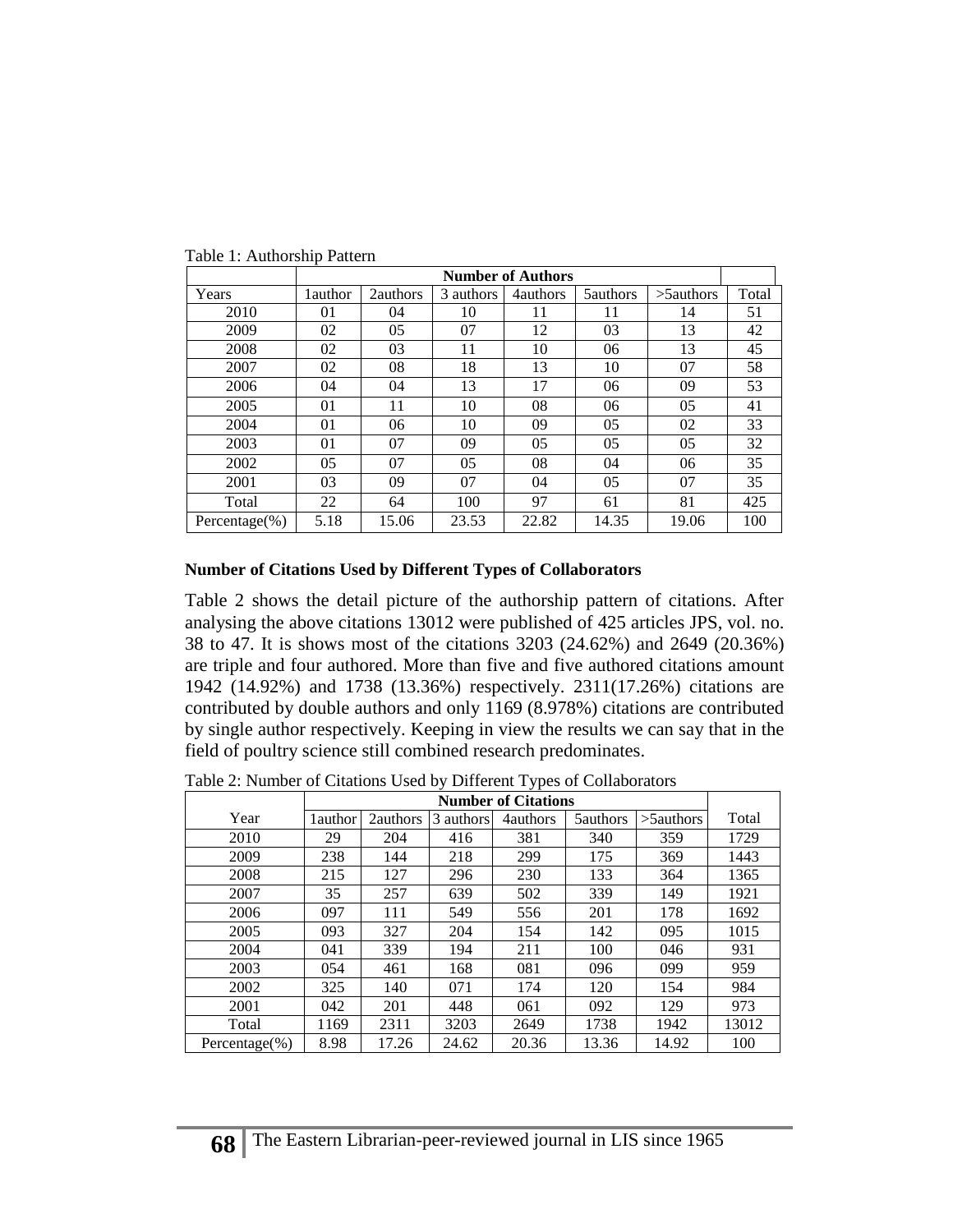### **Types of Institutional Affiliation of Contributors**

Table 3 reveals that 278 (65.41%) contributors are affiliated to universities, 69 (16.24%) are research institute, and 53 (12.47%) are colleges and only 25 (5.88%) belong to other organizations. Hence results have clearly demonstrated that contributors from universities predominate. For table 3 it has considered the first author affiliated to the institutions for analysing purposes.

| <b>Type of Institutions</b> | <b>Number of Contributors</b> | Percentage $(\% )$ | Cumulative % |
|-----------------------------|-------------------------------|--------------------|--------------|
| Colleges                    |                               | 12.47              |              |
| Universities                | 278                           | 65.41              | 77.88        |
| <b>Research Institutes</b>  | 69                            | 16.24              | 94.12        |
| <b>Others Organization</b>  | 25                            | 5.88               | 100          |
| Total                       | 425                           | 100                |              |

Table 3: Types of Institutional Affiliation of Contributors.

### **Forms of Citations**

A perusal of table 4 shows that a majority of citations pertain to the journal articles 10972 (84.32%) and 1048 (08.06%) citations are used from books. 523 (4.02%) are others and only 340 (2.61%) citations pertain are proceedings, 129 (0.99%) citations pertain to reports of information. From this study it is clear that the most of the authors used journals articles. Journal articles can play vital roles for research purposes. So, it can be said that most of the researchers are havily depended on journals articles.

| <b>Form of cited Documents</b> | <b>Number of Contributors</b> Percentage (%) |       | Cumulative % |
|--------------------------------|----------------------------------------------|-------|--------------|
| Journals Articles              | 10972                                        | 84.32 |              |
| <b>Books</b>                   | 1048                                         | 8.06  | 92.38        |
| Proceedings                    | 340                                          | 2.61  | 94.99        |
| Reports                        | 129                                          | 0.99  | 95.98        |
| Others                         | 523                                          | 4.02  | 100          |
| Total                          | 13012                                        | 100   |              |

Table 4: Forms of Citations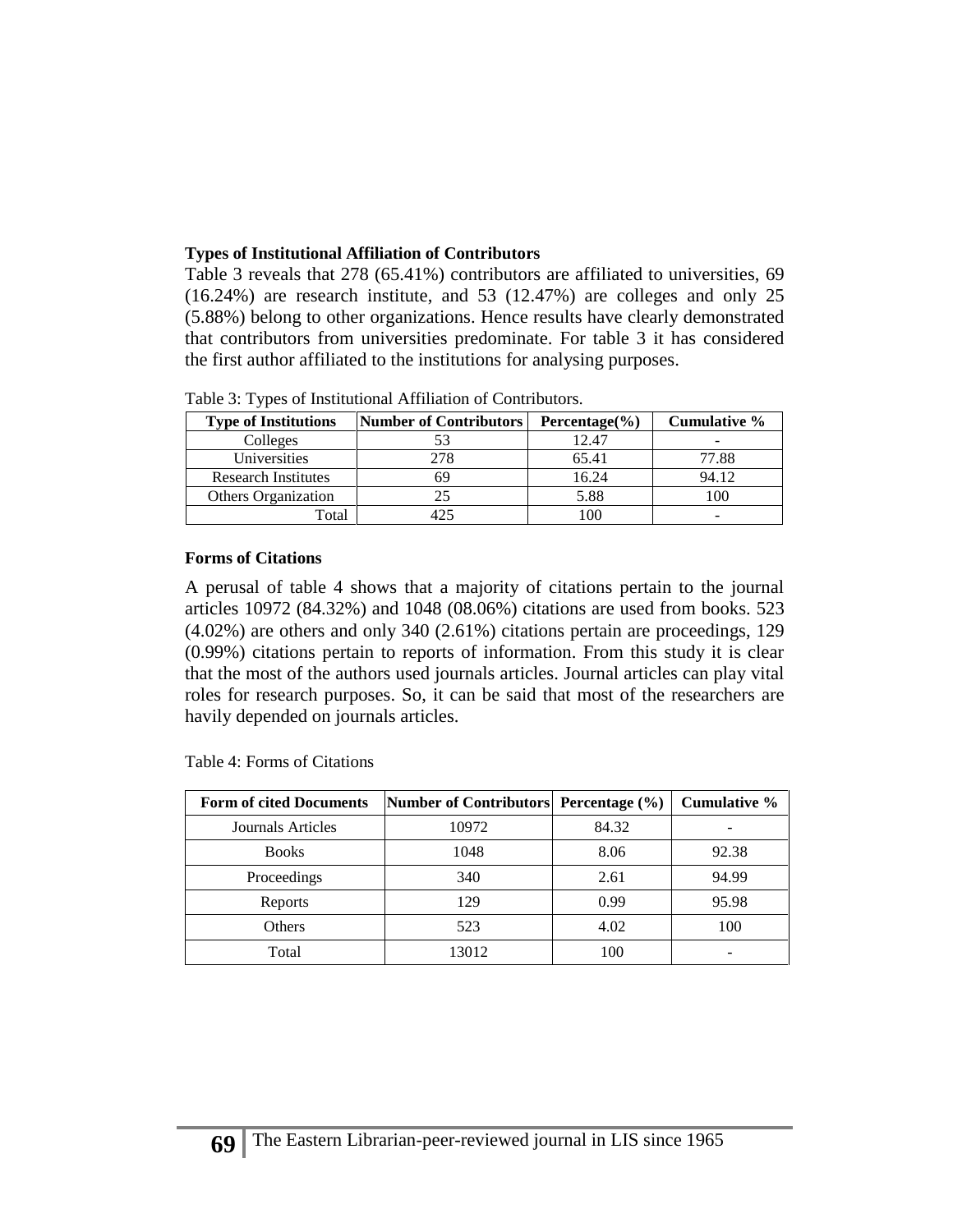

**Percentage of Japanese vs. Foreign Contributors**

Table 5 shows an alphabetical list of countries from where the authors contributed the articles to the journal. When an article contributed by more than single authors than first author have been considered for analysing purpose. The table also shows that the 262 (61.64%) articles out of 425 were originated from Japan. This journal is published from Japan. The international contribution of papers 163 (38.36%) from 33 countries and out of which highest papers only 27 (6.35%) were given from USA and nearest India and China are 17 (4.00%) & 10 (2.35%).

| Sl.No | <b>Name of Countries</b> | <b>Contribution</b> | Percentage $(\% )$ | Cumulative % |
|-------|--------------------------|---------------------|--------------------|--------------|
| 01.   | Australia                | 02                  | 0.47               |              |
| 02.   | Bangladesh               | 08                  | 1.88               | 2.35         |
| 03.   | Belgium                  | 02                  | 0.47               | 2.82         |
| 04.   | <b>Brazil</b>            | 03                  | 0.70               | 3.52         |
| 05.   | Bulgeria                 | 01                  | 0.24               | 3.76         |
| 06.   | Canada                   | 07                  | 1.65               | 5.40         |
| 07.   | China                    | 10                  | 2.35               | 7.76         |
| 08.   | Egypt                    | 05                  | 1.18               | 8.94         |
| 09.   | Ethiopia                 | 01                  | 0.24               | 9.18         |
| 10.   | Franc                    | 01                  | 0.24               | 9.42         |

Table 5: Percentage of Japanese vs. Foreign Contributors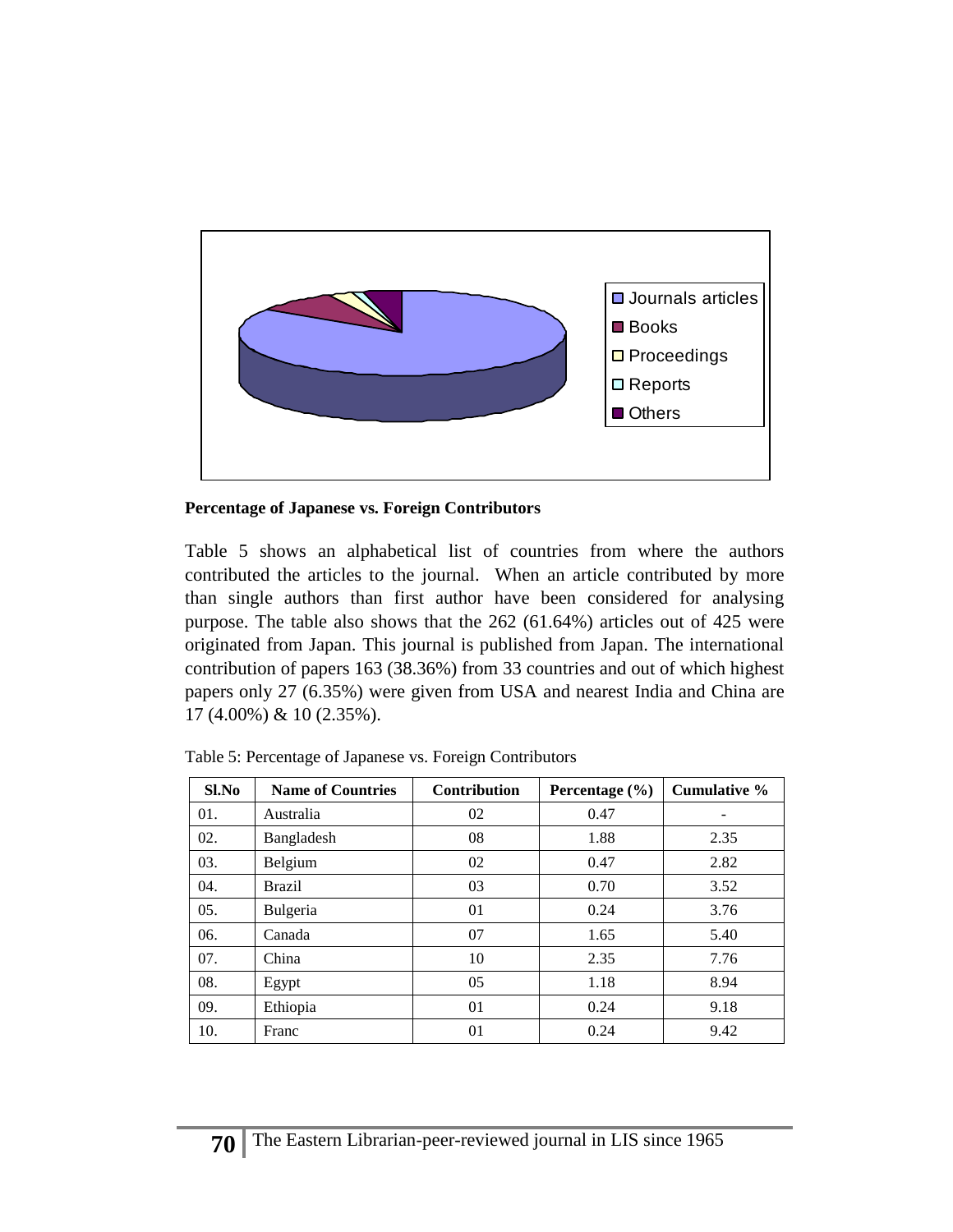| 11.          | Greece      | 01  | 0.24  | 9.66  |
|--------------|-------------|-----|-------|-------|
| 12.          | Germany     | 04  | 0.94  | 10.60 |
| 13.          | Hungary     | 01  | 0.24  | 10.84 |
| 14.          | India       | 17  | 4.00  | 14.84 |
| 15.          | Indonesia   | 03  | 0.70  | 15.54 |
| 16.          | Iran        | 19  | 4.47  | 20.01 |
| 17.          | Israil      | 01  | 0.24  | 20.25 |
| 18.          | Italy       | 01  | 0.24  | 20.49 |
| 19.          | Japan       | 262 | 61.64 | 82.13 |
| 20.          | Jordan      | 03  | 0.70  | 82.83 |
| 21.          | Lebanon     | 04  | 0.94  | 83.77 |
| 22.          | Mexico      | 02  | 0.47  | 84.24 |
| 23.          | Newzealand  | 04  | 0.94  | 85.18 |
| 24.          | Nigeria     | 06  | 1.41  | 86.59 |
| 25.          | Pakistan    | 03  | 0.70  | 87.29 |
| 26.          | Poland      | 05  | 1.18  | 88.47 |
| 27.          | Portugal    | 01  | 0.24  | 88.71 |
| 28.          | South Korea | 03  | 0.70  | 89.41 |
| 29.          | Sweden      | 01  | 0.24  | 89.65 |
| 30.          | Taiwan      | 02  | 0.47  | 90.12 |
| 31.          | Thailand    | 05  | 1.18  | 91.30 |
| 32.          | Turkey      | 04  | 0.94  | 92.24 |
| 33.          | <b>UK</b>   | 04  | 1.41  | 93.65 |
| 34.          | <b>USA</b>  | 27  | 6.35  | 100   |
| <b>Total</b> |             | 425 | 100   |       |

### **Ratio of Author Self Citations to Total Citations**

The phenomenon of citing one's own single - authored or multi-authored publications is termed as author self citation. In table 6 reveals that Author Self Citation accounts for only 809 citations. The ratio of Author Self Citation to total citations is 1: 16.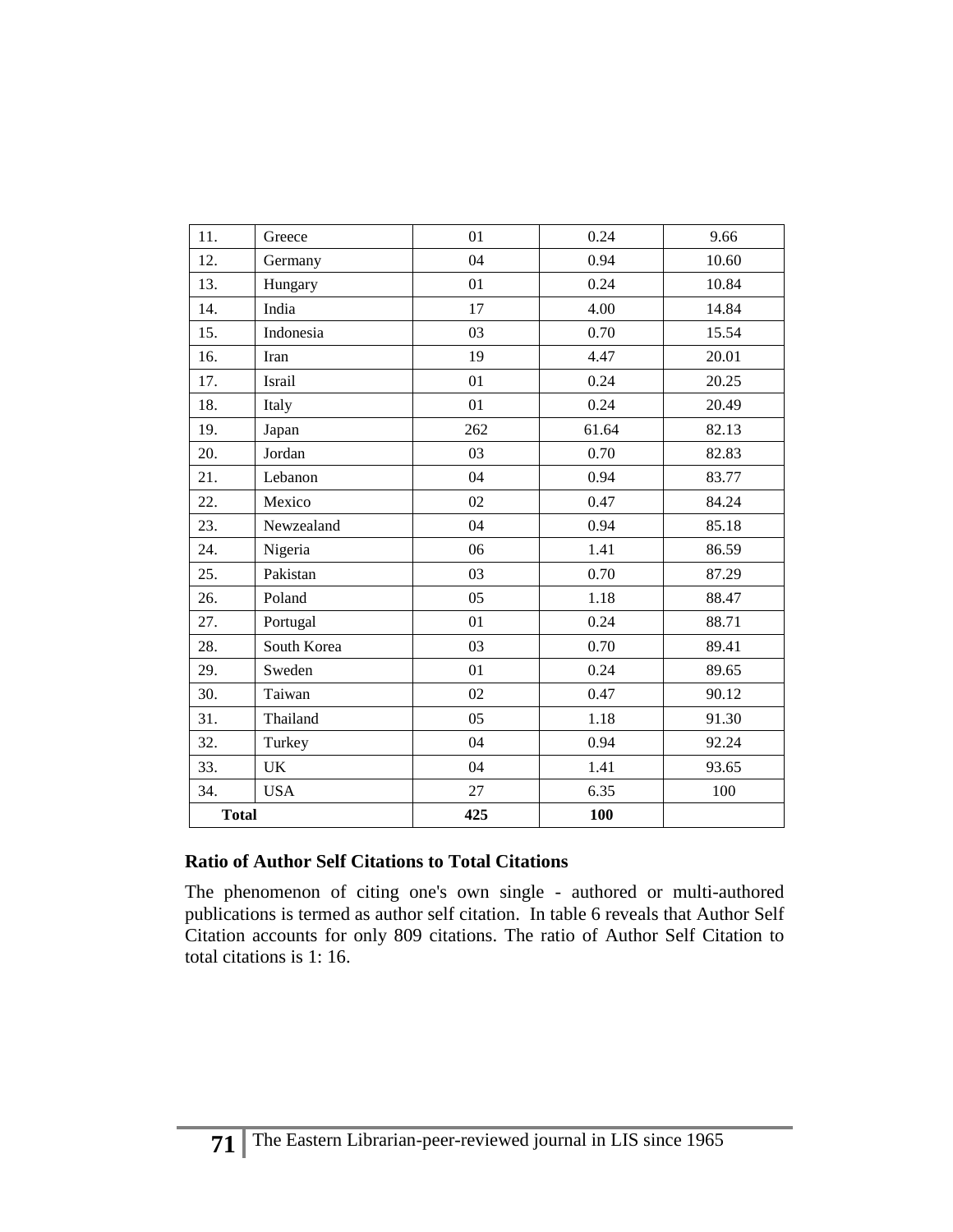Table 6: Ratio of Author Self Citations to Total Citations

| Number of author self citations | <b>Total Number of Citations</b> | Ratio |
|---------------------------------|----------------------------------|-------|
| 809                             | .3012                            | 1:16  |

### **Ratio of Journal Self Citations to Total Citations**

The phenomenon of a journal citing itself is termed as journal self citation. Table 7 indicates that Journal self citation is negligible. The ratio of Journal self citation to total citations is 1: 58.

Table 7: Ratio of Journal Self Citations to Total Citations

| Number of journal self citations | <b>Total Number of Citations</b> | Ratio |
|----------------------------------|----------------------------------|-------|
| 223                              | ' 3012                           | 1:58  |

### **Durability of Publications**

In table 8 depicts the major portion of citations 7006 (53.84%) were published from 1987 to 2010. 10102 (77.64%) citations published below 20 years old. Only 5% citations were more than 40 years old. It is clear from the result large numbers of citations are taken from recent publications.

Table 8 : Durability of Publications

| $1-10$ years | $11-20$ years | $21-30$ years | $31-40$ years | $>40$ yrs |
|--------------|---------------|---------------|---------------|-----------|
| 7006         | 3096          | 1426          | 797           | 687       |
| 53.84%       | 23.79%        | 10.96%        | 6.13%         | 5.28%     |

## **FINDINGS**

The following are the major finding observed from the study:

- i) The international exposure 163 (38.36%) to this Journal are very high, 33 countries contribute the JPS in vol. 38 – 47.
- ii) Each articles were published with cited references, it shows that only the research articles are published. The average number of cited references is 30.
- iii) The average number of articles published is each issue is 11.
- iv) The large of cited reference are recent publication.